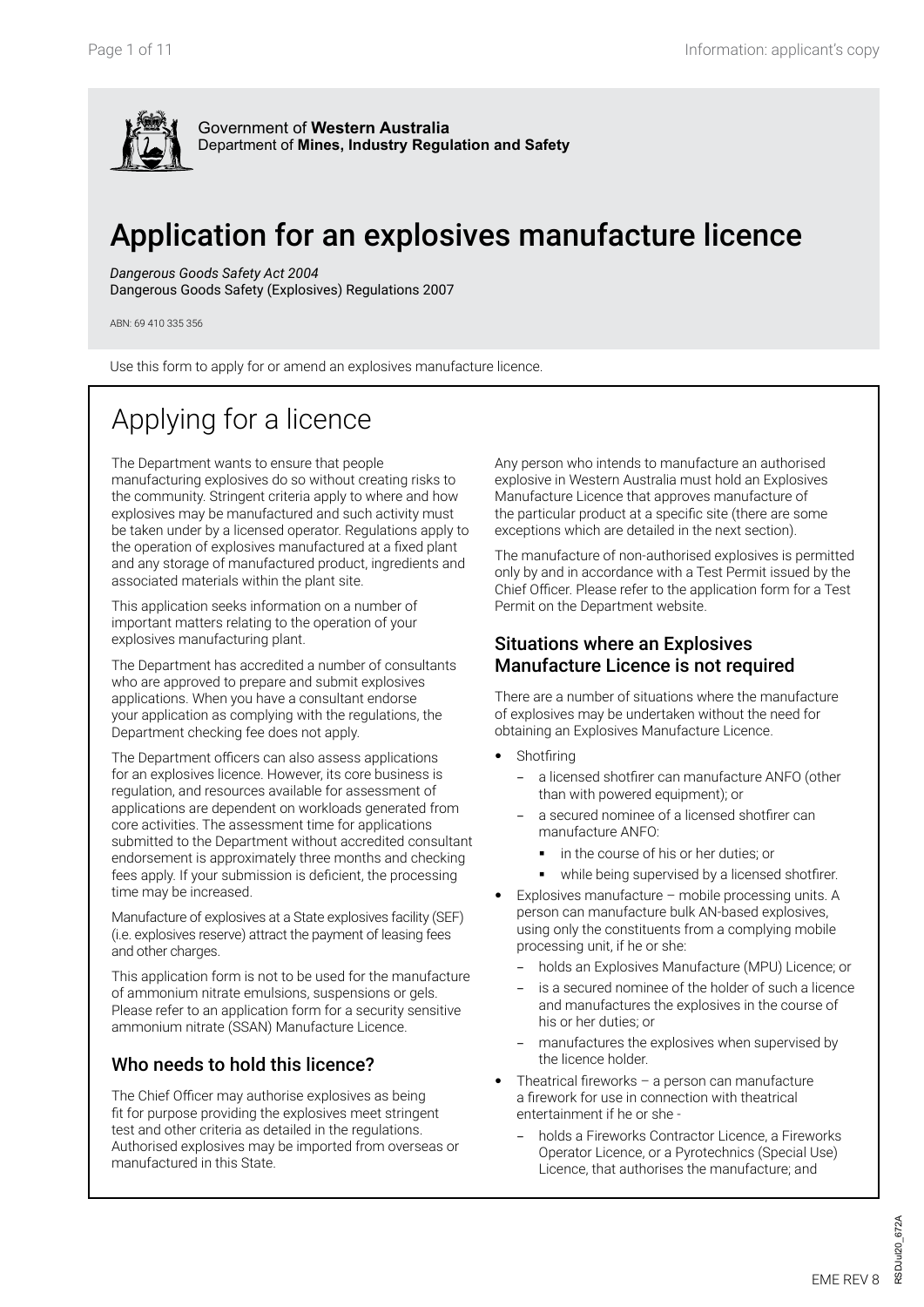- in manufacturing the fireworks uses only constituents that are designed to be used in the manufacture of fireworks for theatrical entertainment and are commercially available; and
- − uses the constituents in accordance with the instructions of their manufacturer.
- Ammunition for private use  $-$  a person may manufacture ammunition by filling cartridge cases with ammunition propellant if he or she is authorised under the *Firearms Act 1973* to possess ammunition and the propellant is a constituent of that ammunition.
	- A person may possess black powder if he or she holds a licence under the *Firearms Act 1973* that authorises the person to possess a firearm that uses black powder.

### Major hazard facilities

Special provisions apply in respect to a dangerous goods site that, under the Dangerous Goods Safety (Major Hazard Facilities) Regulations 2007, is an MHF. For such premises, the Chief Officer may refuse to decide an application for an Explosives Manufacture Licence until such time as a safety report for the site is approved.

Where an MHF status is applied, the standard licence fees for an Explosives Manufacture Licence are replaced with a range of MHF fees that must be paid in annual instalments. Specific details on MHF fees are described in a schedule on the Department website.

### Obligations of licence holders

Licence holders have an obligation to:

- comply with the provisions and any conditions of the licence
- comply with the Act and regulations as they relate to the manufacture of explosives
- comply with the explosives management plan submitted with the application
- ensure all constituents of the explosives are stored separately and clearly marked with the name of the constituent
- keep and maintain proper records of all explosives manufactured, used and supplied
- keep a copy of the MSDS for the explosive is kept at the place of manufacture and easily accessible to:
	- any person handling the explosive
	- any person treating an injury suffered when handling the explosive
- not undertake any proposed developments within the site without the prior written approval of the Chief **Officer**
- inform the Chief Officer of any accidents or incidents that occur within the site.

#### General requirements

The Explosives Manufacture Licence is issued for 5 years.

Licences can only be granted to an individual, body corporate or a partnership. Where the application is from an individual, a licence will only be issued if certain eligibility requirements are met and the Chief Officer is satisfied the applicant:

- is 18 years of age or over;
- holds a current WA Dangerous Goods Security Card (DGSC);
- can demonstrate the conduct of a business that involves the manufacture of explosives; and
- has developed and can apply an Explosives Management Plan (EMP).

### Manufacturing plants and their location

The manufacture of explosives must be undertaken at a fixed plant and with access to associated explosives magazines. These licences are site specific and only allow manufacturing of the explosives products described on the licence and minimal storage of product within the plant perimeter.

#### Supervised and unsupervised access – what does this mean?

For the purpose of the regulations an individual is *supervised* by another person while he or she has access to an explosive if at the time he or she:

- is in the presence of the other person; or
- is in place where any handling or removal of explosives is controlled by the other person.

A licence holder may authorise a person to have access to the explosives in the licence holder's possession. If the access is supervised or in a controlled environment there is no specific need for the person to have a security clearance. Such matters would need to be detailed in the EMP.

If access to the explosives is to be unsupervised the person must possess a security clearance and be authorised by the licence holder as a secure nominee.

#### Secure nominees

Holders of explosives licences may authorise persons to have unsupervised access to explosives in the course of their duties providing:

- the person has a security clearance; and
- the licence holder is satisfied the person is suitably trained to safely handle any explosive that the person will have unsupervised access to.

Persons authorised are deemed to be 'secure nominees' and the licence holder is required to maintain written records of all secure nominees including when authorisations were granted or cancelled.

Persons who are not secure nominees are not permitted to have unsupervised access to explosives.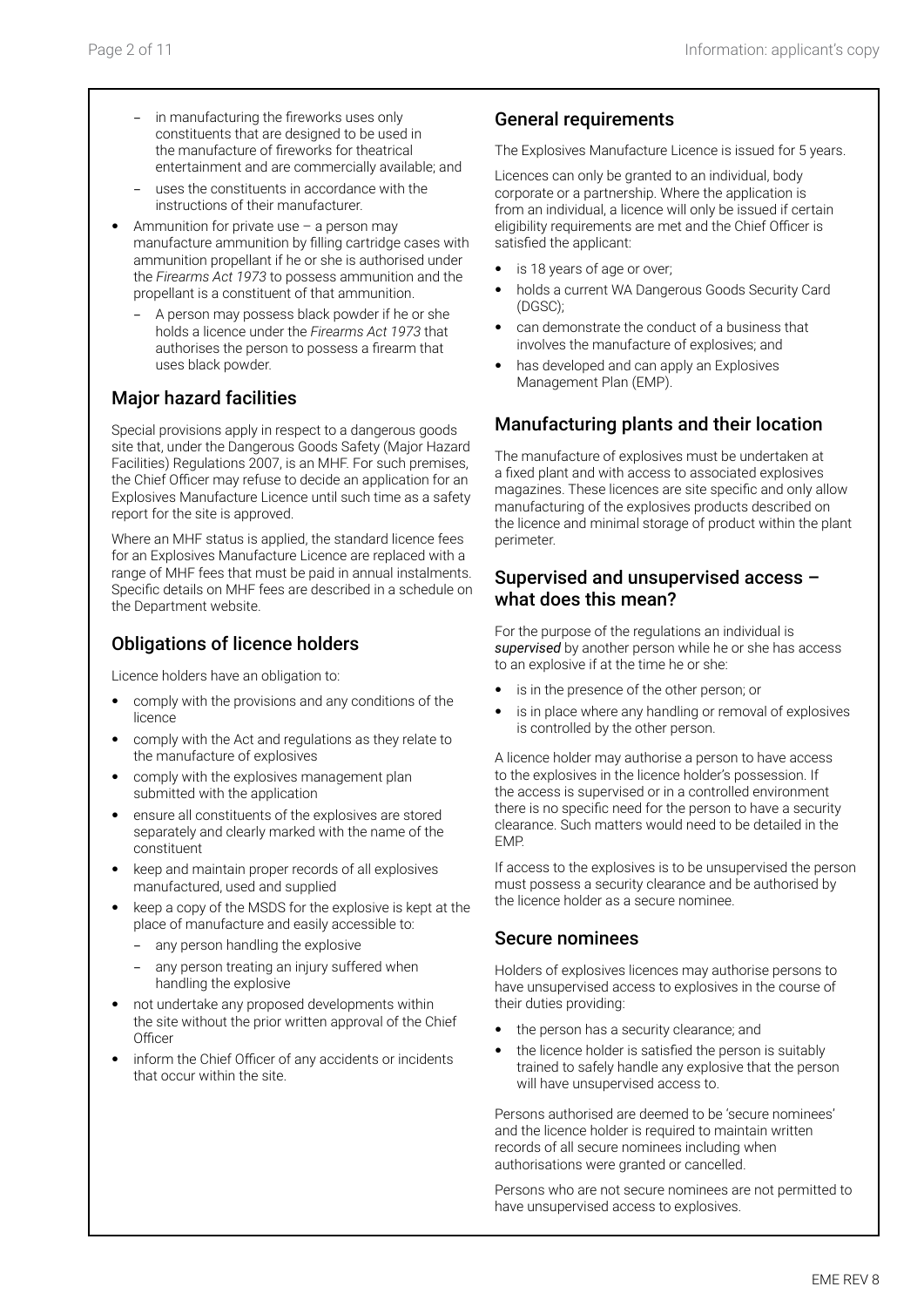#### Supply of explosives

The holder of an Explosives Manufacture Licence is authorised, without holding an Explosives Supply Licence, to supply/sell explosives to customers.

However, the holder must not give control or management of the explosive to any person other than one who is authorised to possess the explosives.

#### Reference material

Further information can be found at:

- *Dangerous Goods Safety Act 2004*
- Dangerous Goods Safety (Explosives) Regulations 2007
- Dangerous Goods Safety (Road and Rail Transport of Non-explosives) Regulations 2007
- Dangerous Goods Safety (Security Sensitive Ammonium Nitrate) Regulations 2007
- Mines Safety and Inspection Regulations 1995

(download of the Act and regulations are available free on the Department of Justice website at www.legislation.wa.gov.au)

- Australian Dangerous Goods Code, 7<sup>th</sup> edition
- Australian Explosives Code, 3rd edition

(available from www.canprint.com.au or CanPrint. Phone: 1300 889 873)

- Schedule of fees and charges
- Application for a Driver Licence
- Application for an Explosives Storage Licence
- Application for an Explosives Supply Licence
- Application for a SSAN Manufacture Licence
- Application for a Test Permit
- Guide for an explosives management plan (includes template)

(available from the Department website at www.dmirs.wa.gov.au)

• Australian Standard AS 2187.2 *Explosives – Storage and use – Use of explosives*

(copies of Australian Standards are available from SAI Global. Phone: 13 12 42 or www.saiglobal.com/shop)

### Applicant details

Licences can only be granted to an individual, a body corporate or a partnership.

An application for an individual must include a copy of the applicant's current motor driver's licence for proof of identity.

An application from a body corporate must be in the name as described on the certificate of incorporation, and the original certified copy of the certificate is to be provided with the application.

The following are also recognised as corporate bodies:

- Federal or State Government Departments
- Local Government authorities (cities, towns, shires)
- Some semi-government organisations (e.g. Water Corporation, Western Power)

Where an unincorporated body owns / operates / leases premises or a site, or undertakes an activity (and does not wish, or is not eligible, to become incorporated (i.e. small businesses, associations, etc.) an eligible individual must be nominated to be the applicant.

An application from a partnership must include:

the original certified copy of evidence of the partnership; and

- a statutory declaration from each partner stating:
	- the name of the partnership
	- the name, home address and contact details of all partners; and
	- − business in which the partnership is engaged.

The licence will be granted in the name of the partnership.

Applications may be received in respect to premises that are operating under a trust. The licence cannot be granted to a trust, but can be granted to, as an example, '*The trustees of the ABC Trust*'. Applications from trusts must include:

- the original certified copy of a document which states the name of trust; and
- the name, home address and contact details of at least one of the trustees. If the nominated trustee is a body corporate or partnership, the documents required are the same as advised above for such entities.

Licences cannot be granted to business names or trading names.

Please ensure that a contact number is provided in case the Departmental assessor needs to clarify matters or seek additional information. A residential business is mandatory and may be supplemented with a post office address.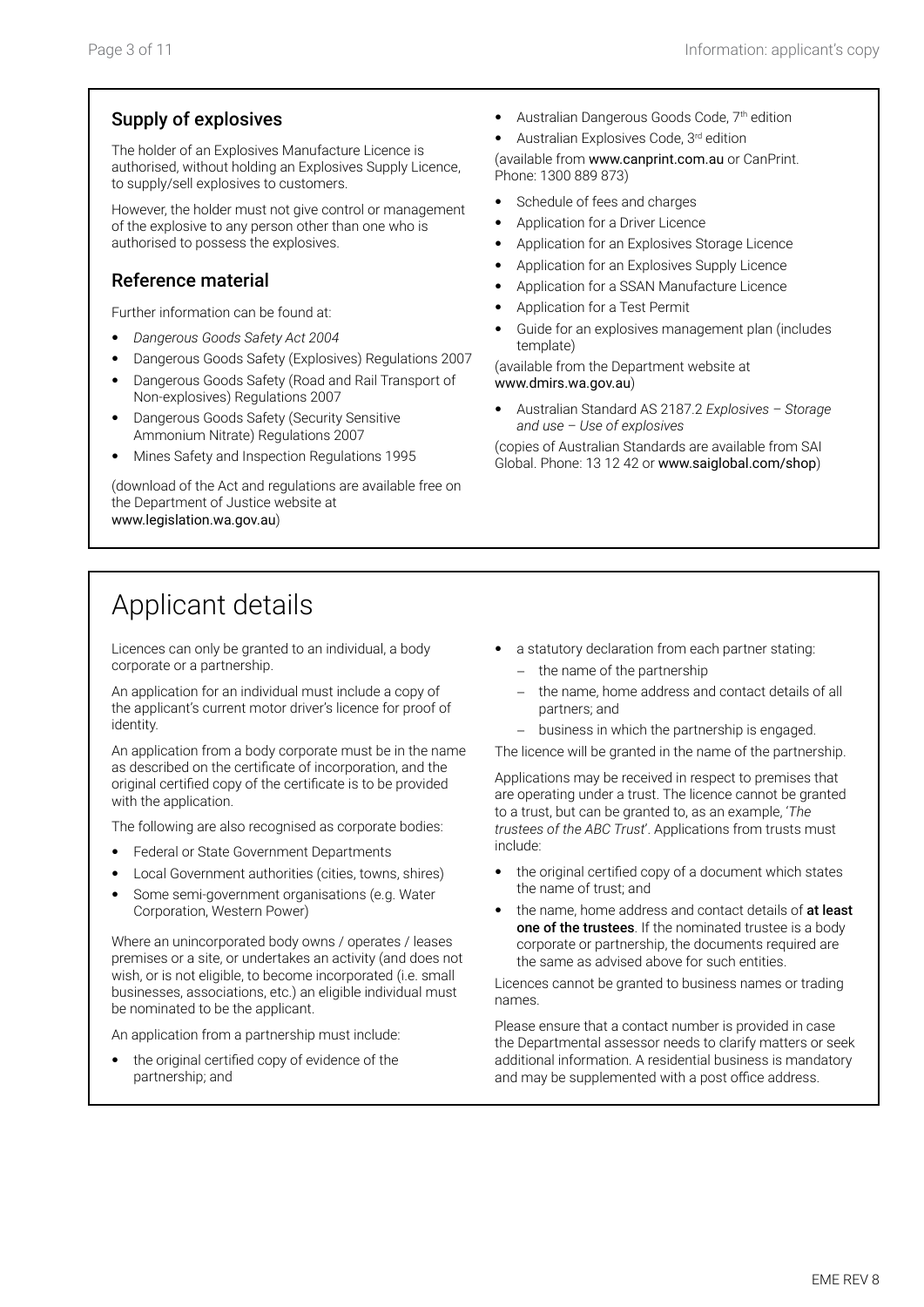## Security clearances

It is a requirement that explosives related licence holders and people with unsupervised access to explosives or security sensitive ammonium nitrate possess a security clearance (and where necessary be a secure nominee of the licence holder). Key features of the assessment process are identity checks to confirm the status of applicants as well as national criminal history record checks including an ASIO clearance.

As a means of proof of a valid security clearance, individuals will be issued with a photographic WA Dangerous Goods Security Card valid for 5 years, and it will be subject to renewal. The security card will allow portability of the security clearance between employers.

Individuals who wish to apply for an Explosives Manufacture Licence must first obtain a WA Dangerous Goods Security Card. Details are available on the Department website and application forms can be obtained from and lodged at participating post offices in Australia.

An Explosives Manufacture Licence held by an individual is is only valid while the security clearance of the individual remains current.

### Recognised security clearances

Western Australian explosives regulations recognise current explosives and security sensitive ammonium nitrate (SSAN) licences / permits issued by another State / Territory of Australia as being valid security clearances in this State. This does not apply for permanent residents of WA with more than 3 months residency. These are detailed in the following table:

| <b>State / Territory</b>        | Legislation                                                           |
|---------------------------------|-----------------------------------------------------------------------|
| New South Wales                 | <b>Explosives Regulations 2013</b>                                    |
| Queensland                      | Explosives Act 1999                                                   |
| South Australia                 | <b>Explosives (Security Sensitive</b><br>Substances) Regulations 2006 |
| Tasmania                        | <b>Security Sensitive Dangerous</b><br>Substances Act 2005            |
| Victoria                        | Dangerous Goods (Explosives)<br>Regulations 2011                      |
|                                 | Dangerous Goods (HCDG)<br>Regulations 2005                            |
| Northern Territory              | None applicable                                                       |
| Australian Capital<br>Territory | None applicable                                                       |

Applicants from interstate, who do not possess a recognised security clearance will be required to obtain a WA Dangerous Goods Security Card in order for the application for licence to proceed.

## Relevant offence

The regulations require that all individuals who apply for any type of explosives licence must disclose to the Chief Officer:

- details of any relevant offence of which the person has been convicted; and
- details of any charge of a relevant offence against the person that is pending.

The term 'relevant offence' means any of the following:

- an offence against the *Dangerous Goods Safety Act 2004* and regulations;
- an offence against a law of another place that substantially corresponds to the *Dangerous Goods Safety Act 2004* and regulations; or
- an offence against a law of this State or another place, an element of which is the handling, storage or transport of explosives.

Two questions on this matter are contained in the application form and answers in the affirmative to either question must be supported by a separate sheet briefly describing details of the offence and/or charge including places, dates and penalties.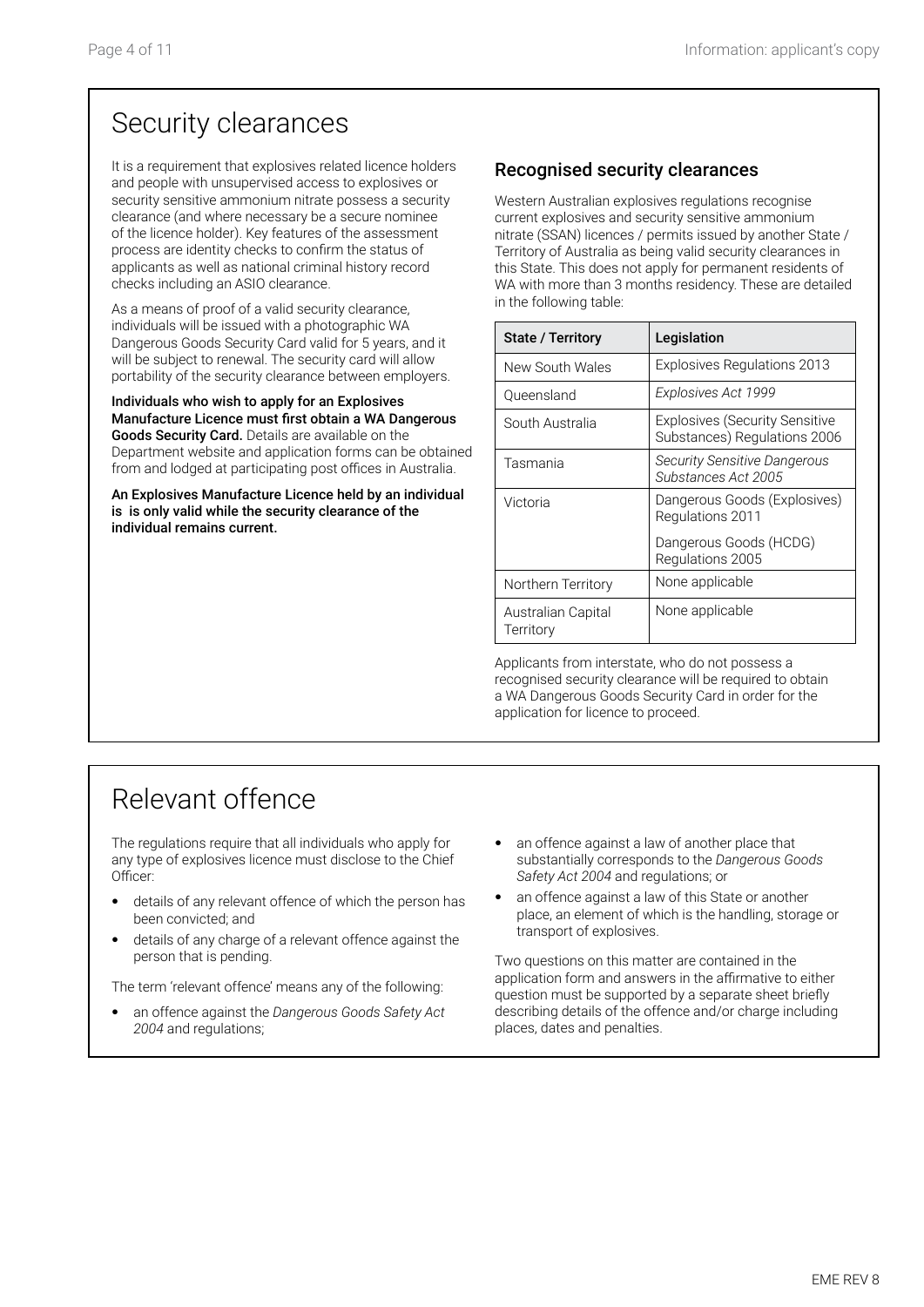# Explosives management plans (EMP)

The regulations require a risk management approach be taken by persons involved in the manufacture of explosives. To enable the Chief Officer to consider an applicant's preparedness and ability to manage the manufacture in a safe and secure manner an EMP must be prepared and submitted with the application.

A guide (including template) for an EMP is available from the Department website. The EMP must address a number of matters which are detailed in the regulations, including:

- a detailed site plan of the place drawn to scale;
- emergency management plans;
- incidents involving dangerous goods preparedness and response;
- training of people to comply with the regulations and the EMP;
- monitoring of compliance with the EMP;
- review of the EMP to ensure its effectiveness;
- assessment of risks in relation to safety of people, property and the environment; and
- assessment of the risks of the sabotage, theft or unexplained loss of or access by unauthorised persons to any explosives possessed under the licence.

# Manufacture of explosives at a State explosives facility

The manufacture of explosives at a SEF such as the Baldivis and Kalgoorlie Explosives Reserves is subject to availability of sites and written approval from the Minister for Mines, Industry Regulation and Safety. Before any manufacture can take place a number of important steps must be attended to including:

- submitting a written request to the Chief Officer to lease land within the particular SEF upon which to establish
	- an explosives manufacturing facility (associated buildings, plant and precursor storage); and
	- suitable complying explosives magazines
- details of the proposed plant and operations
- details of all explosives magazine storage
- preparation of lease documentation (including stamp duty to register lease)
- payment of fees (licence fees, leasing fees, tonnage fees)
- submit application forms for
	- Explosives Manufacture Licence
	- Explosives Storage Licence (if needed)

Special details of fees and charges are described in a schedule on the Department website.

## Test permits

Any person who manufactures an explosive that is not authorised must hold a test permit for that manufacture issued by the Chief Officer.

Application forms are available from the Department website.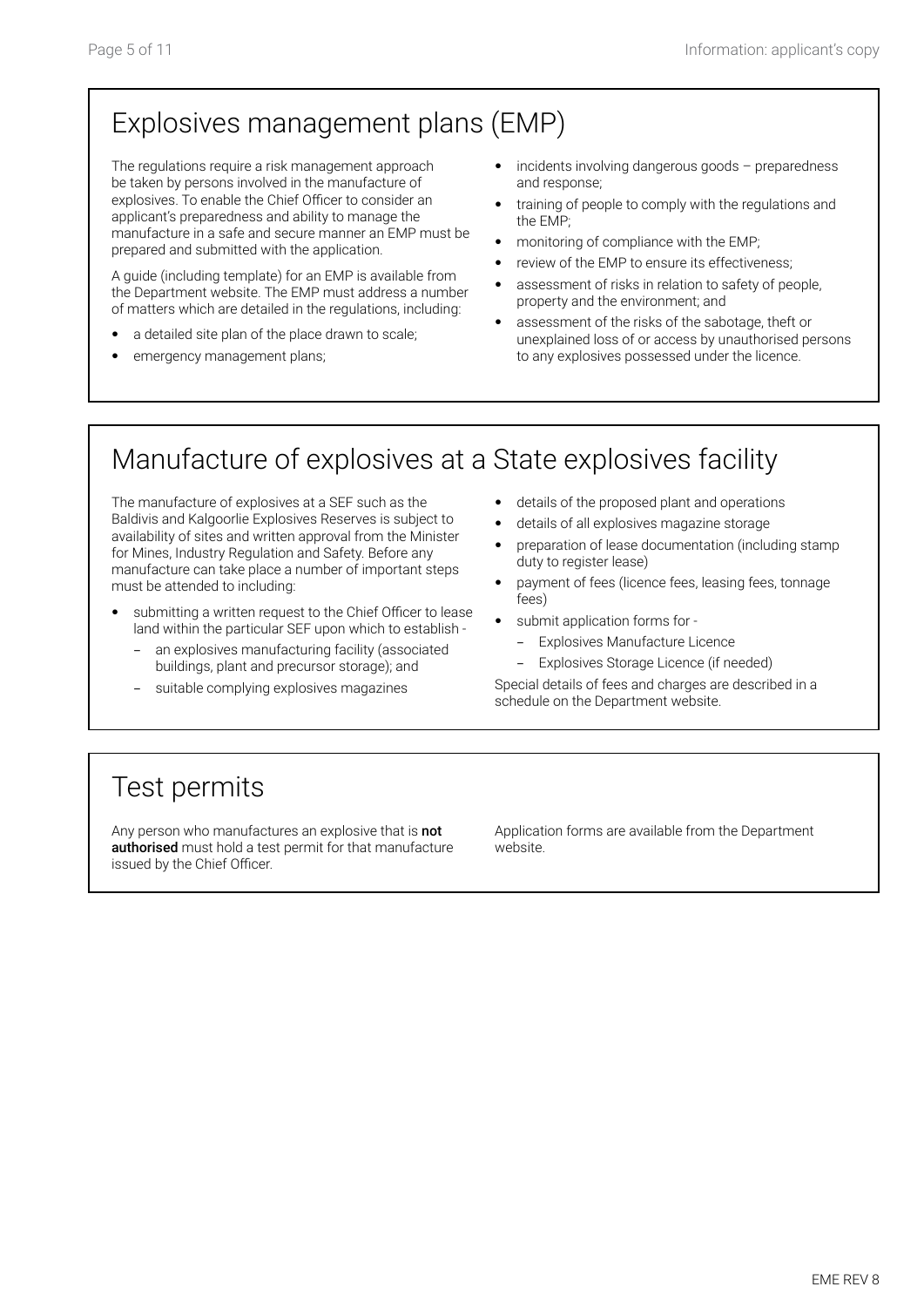## Application lodgement

If you intend to apply for a licence, it is recommended that you contact an accredited dangerous goods consultant and work with them to have your submission developed.

Your consultant will normally complete the application form on your behalf, however the intended licensee must actually sign the application. The licensee is responsible for all matters associated with the day-to-day storage and handling of the dangerous goods, and will be held accountable for any breaches of the Regulations.

#### Information for dangerous goods consultants

The following information will assist accredited dangerous goods consultants when lodging applications for licences.

#### Lodgements by email

- Applies to applications for new licences.
- All emails are to be sent to cso@dmirs.wa.gov.au and not to individual DMIRS staff members. Any correspondence sent to this email address should only be submitted once and it will be actioned in a timely manner. This process ensures all applications can be tracked from time of lodgement.
- The original hardcopy application must still be forwarded by mail so that certified copies of supporting documents can be verified.
- The email should include a list detailing the names of all attachments.

Consultants are requested to utilise appropriate naming conventions for all attachments sent electronically so that DMIRS staff can easily identify the contents and make it easy for electronic document storage and retrieval.

#### Licence fees

Please refer to the schedule of fees and charges on the Department website for the current fee applicable to this application for licence.

| <b>Contact details</b> |                                           |
|------------------------|-------------------------------------------|
| Tel:                   | $(08)$ 6251 2300                          |
| Email:                 | cso@dmirs.wa.gov.au                       |
| Website:               | www.dmirs.wa.gov.au or fees, forms, FAQs, |
|                        | guidance material and publications.       |

Only the licence fee for the first year of the licence is to be lodged with the application. Licence fees for subsequent years will be billed annually.

### Checking fees

These are only payable if the application has not been lodged through an accredited dangerous goods consultant. Checking fees are equal to the licence fee payable with the application.

### Lodgement

The completed application form, together with relevant documents and the relevant fee payable to the Department of Mines, Industry Regulation and Safety is to be mailed to:

Department of Mines, Industry Regulation and Safety Dangerous Goods Licensing Locked Bag 100 East Perth WA 6892

or handed in person at:

Level 1, 303 Sevenoaks Street Cannington WA 6107

Business hours: 8.30 am to 4.30 pm

*Notes:*

- *Licences cannot be issued over the counter.*
- *Please refer to the schedule of fees and charges on the Department website for the current fee applicable to this application for licence.*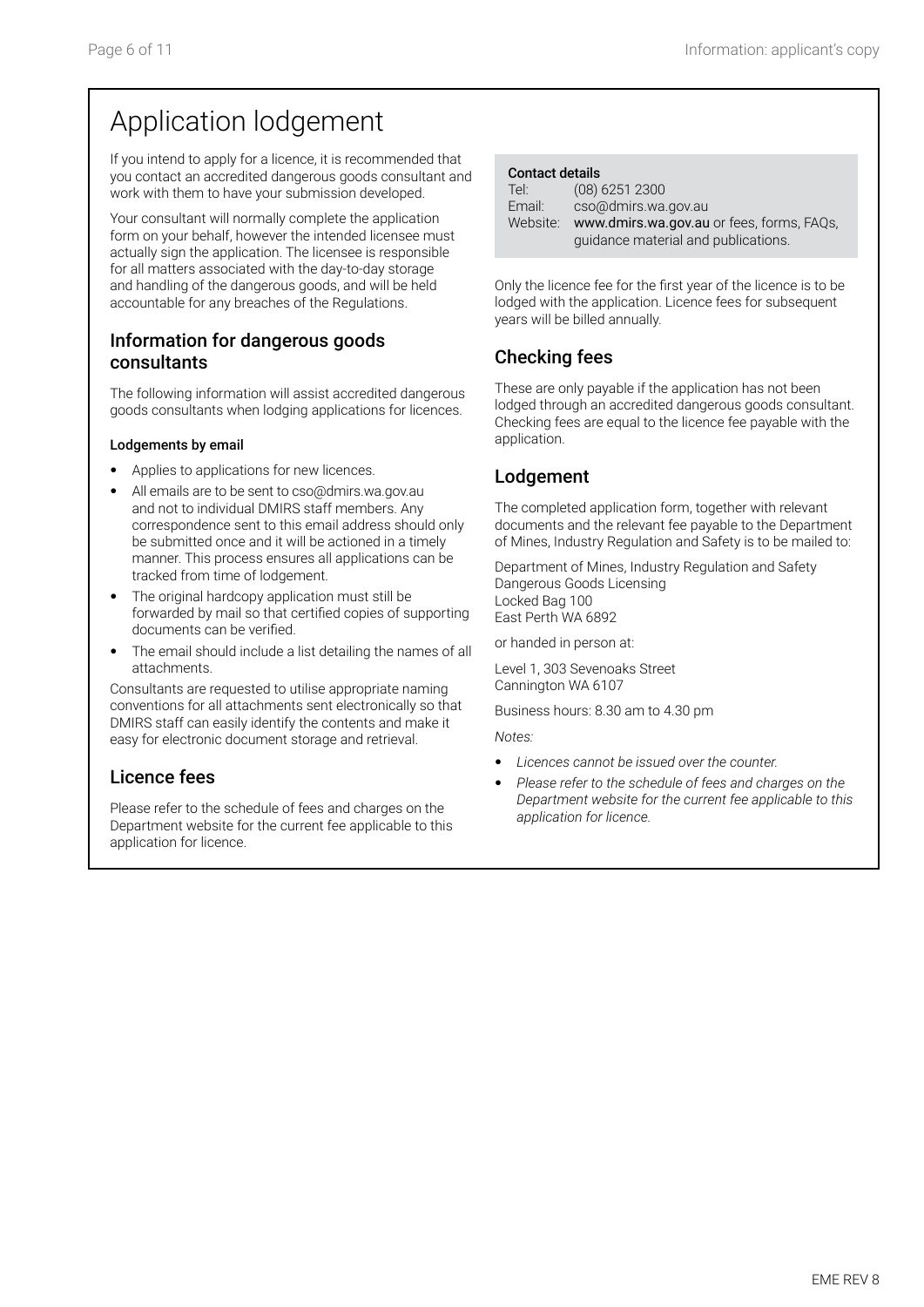

Application no. (office use only)

EME

# Application for an explosives manufacture licence

#### *Dangerous Goods Safety Act 2004*

Dangerous Goods Safety (Explosives) Regulations 2007

ABN: 69 410 335 356

| 1. Application type (you must tick one of the boxes) |                                                            |
|------------------------------------------------------|------------------------------------------------------------|
| Amendments to an existing licence<br>EME             | Transfer of a licence (can only be done by licence holder) |
| Briefly describe amendment or transfer requirements  |                                                            |
|                                                      |                                                            |
|                                                      |                                                            |
|                                                      |                                                            |

### 2. Applicant details

|                                                   | Please tick one of the following boxes and complete the relevant section below:                                             |  |  |  |
|---------------------------------------------------|-----------------------------------------------------------------------------------------------------------------------------|--|--|--|
|                                                   | Individual<br>Partnership<br>Trust<br>Body corporate                                                                        |  |  |  |
|                                                   | Proof of entity documents are required to be lodged with the application. Refer to information section of application form. |  |  |  |
|                                                   | Full legal name (as shown on the proof of entity document)                                                                  |  |  |  |
|                                                   |                                                                                                                             |  |  |  |
| <b>ABN</b>                                        | AND/OR<br><b>ACN</b>                                                                                                        |  |  |  |
|                                                   | Registered business (trading name) (if different to the legal name)                                                         |  |  |  |
|                                                   |                                                                                                                             |  |  |  |
| <b>Contact details</b>                            |                                                                                                                             |  |  |  |
|                                                   | <b>Business street address (mandatory)</b>                                                                                  |  |  |  |
| Unit no.                                          | (e.g. St, Rd)<br>Street no.<br>Lot no.<br><b>Street</b><br>Type                                                             |  |  |  |
| Town / suburb                                     | Postcode<br>State                                                                                                           |  |  |  |
| Phone                                             | Email                                                                                                                       |  |  |  |
| Postal address (complete if different from above) |                                                                                                                             |  |  |  |
| Unit no.                                          | (e.g. St, Rd)<br>Street no.<br>Lot no.<br>Street<br>Type                                                                    |  |  |  |
| Town / suburb                                     | State<br>Postcode                                                                                                           |  |  |  |
| Phone                                             | Email                                                                                                                       |  |  |  |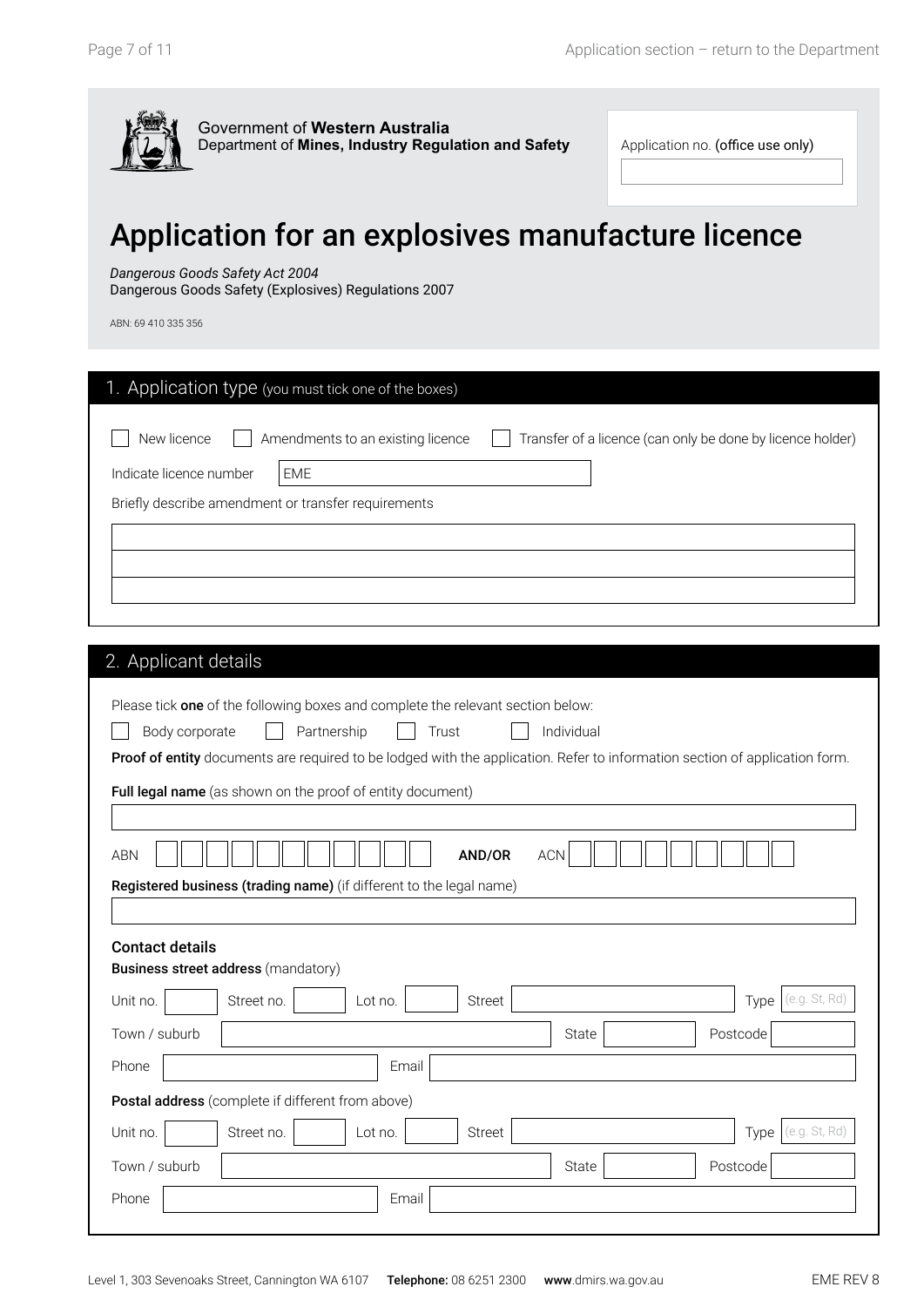|  | 3. Relevant offence |
|--|---------------------|
|  |                     |

| The following questions must be answered by the applicant if an individual. |                      |  |
|-----------------------------------------------------------------------------|----------------------|--|
| Have you been convicted of any relevant offence?                            | $\Box$ Yes $\Box$ No |  |

Do you have a charge of a relevant offence pending against you?<br>  $\Box$  Yes  $\Box$  No

If you answered 'yes' to either of the above questions please attach a separate sheet with details of your full name, date of birth, description of offence and/or charge, places, dates, penalties etc.

#### 4. Security clearance details

| Completion of this section is mandatory where the applicant is an individual. |  |  |  |
|-------------------------------------------------------------------------------|--|--|--|
| WA Dangerous Goods Security Card number<br>Expiry date                        |  |  |  |
| <b>OR</b>                                                                     |  |  |  |
| Recognised security clearance from another State / Territory of Australia     |  |  |  |
| Licence / permit description                                                  |  |  |  |
| Licence / permit number                                                       |  |  |  |
| State issued<br>Expiry date                                                   |  |  |  |
| A certified copy of the licence / permit must be attached to the application. |  |  |  |

### 5. Location of manufacturing plant

| Trading name (if different from applicant name)                       |               |                       |  |
|-----------------------------------------------------------------------|---------------|-----------------------|--|
| <b>Site address</b>                                                   |               |                       |  |
| Unit no.<br>Street no.<br>Lot no.                                     | <b>Street</b> | (e.g. St, Rd)<br>Type |  |
| Town / suburb                                                         | <b>State</b>  | Postcode              |  |
| Site phone                                                            | Site fax      |                       |  |
| Site email                                                            |               |                       |  |
| Additional location information (if there is no valid street address) |               |                       |  |
|                                                                       |               |                       |  |
|                                                                       |               |                       |  |
| Global positioning system (GPS) coordinates (if available)            |               |                       |  |
| Geographic (GDA94):<br>Latitude                                       | Longitude     | AND/OR                |  |
| Projected (MGA94):<br>Easting                                         | Northing      | Zone                  |  |
| Land title information (as appropriate to site being endorsed)        |               |                       |  |
| Certificate of Title (CT) number                                      |               |                       |  |
| Mine site tenement number (if applicable)                             |               |                       |  |
|                                                                       |               |                       |  |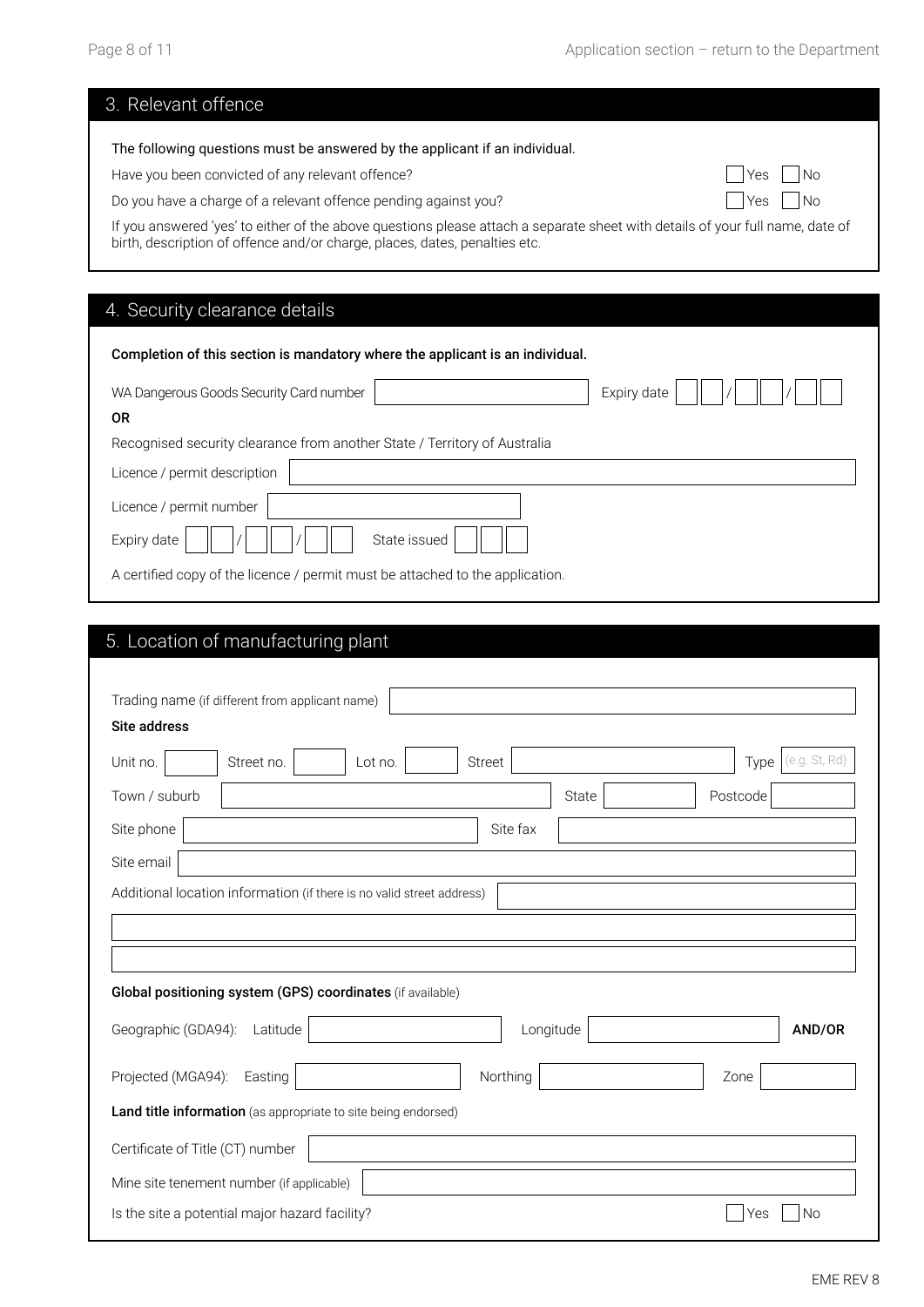#### 6. Explosives manufacture details

Please list the ingredients / precursors used in the manufacturing process and maximum quantity to be held for each within the site compound.

| Ingredients                                          | Maximum quantity (kL/tonnes)<br>UN number   |
|------------------------------------------------------|---------------------------------------------|
|                                                      |                                             |
|                                                      |                                             |
|                                                      |                                             |
|                                                      |                                             |
|                                                      |                                             |
|                                                      |                                             |
| (if insufficient space, please add a separate sheet) |                                             |
| Dropor chinning namo                                 | Maximum quantities explosives<br>IIN numbor |

| Proper shipping name | Maximum quantities explosives<br>held on site at any time (KL/<br>tonnes) | UN number |
|----------------------|---------------------------------------------------------------------------|-----------|
|                      |                                                                           |           |
|                      |                                                                           |           |
|                      |                                                                           |           |
|                      |                                                                           |           |

#### 7. Explosives management plan (EMP)

If an EMP does not accompany this application form, the assessment process by the Department may be stalled.

| person within the business / firm who has authority to sign)                                                                                                                                                              | 8. Applicant's declaration (where the intended licence holder is not an individual, this declaration must be signed by a |  |  |
|---------------------------------------------------------------------------------------------------------------------------------------------------------------------------------------------------------------------------|--------------------------------------------------------------------------------------------------------------------------|--|--|
| I declare the information provided in this application and the documents provided in support of it, are true and correct.<br>I understand that providing false or misleading information in an application is an offence. |                                                                                                                          |  |  |
| Name                                                                                                                                                                                                                      | Position                                                                                                                 |  |  |
| Signature of applicant                                                                                                                                                                                                    | Date                                                                                                                     |  |  |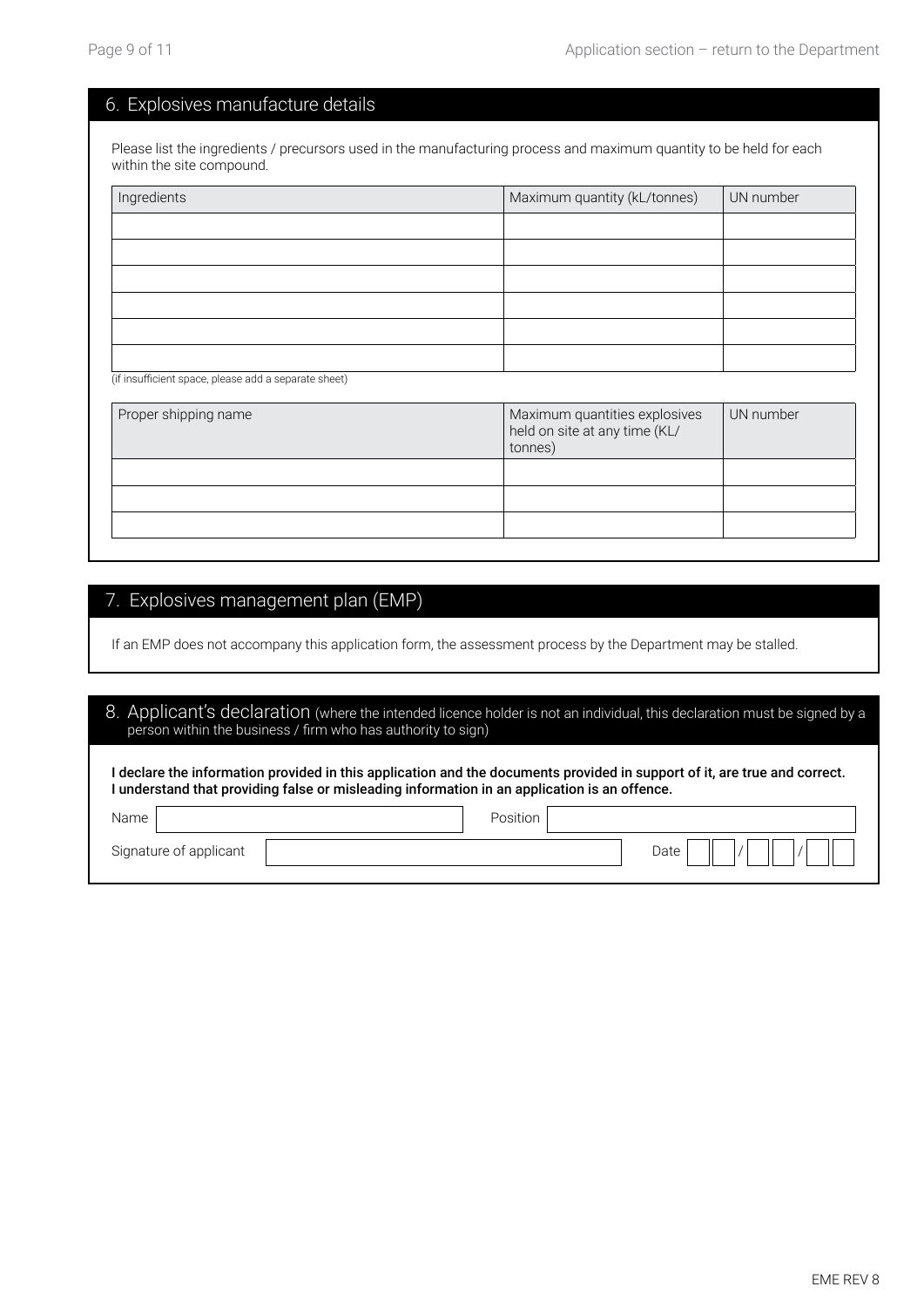| 9. Checklist (please tick the boxes to ensure your submission is complete)                                                          |                                                                                                                                                                                                  |  |  |  |
|-------------------------------------------------------------------------------------------------------------------------------------|--------------------------------------------------------------------------------------------------------------------------------------------------------------------------------------------------|--|--|--|
|                                                                                                                                     |                                                                                                                                                                                                  |  |  |  |
|                                                                                                                                     | Completed and signed application form                                                                                                                                                            |  |  |  |
|                                                                                                                                     | For proposed developments on a SEF - a covering letter to the Chief Officer requesting lease of land and tenure for plant<br>and magazine sites                                                  |  |  |  |
|                                                                                                                                     | A copy of technical documents, specifications and drawings relating to the operation of the plant and manufacture of<br>the explosives                                                           |  |  |  |
|                                                                                                                                     | If a body corporate, an original certified copy of certificate of incorporation                                                                                                                  |  |  |  |
|                                                                                                                                     | If a partnership, the following:                                                                                                                                                                 |  |  |  |
|                                                                                                                                     | the original certified copy of evidence of the partnership                                                                                                                                       |  |  |  |
|                                                                                                                                     | a statutory declaration from each partner stating (the name of the partnership; the name, home address and<br>contact details of all partners; the business in which the partnership is engaged) |  |  |  |
|                                                                                                                                     | If a trust, the following:                                                                                                                                                                       |  |  |  |
|                                                                                                                                     | the original certified copy of a document which states the name of the trust                                                                                                                     |  |  |  |
|                                                                                                                                     | full name, home address and contact details of at least one of the trustees                                                                                                                      |  |  |  |
|                                                                                                                                     | if the nominated trustee is a body corporate or partnership, the documents required are the same as advised for<br>such entities                                                                 |  |  |  |
|                                                                                                                                     | If an individual, a colour copy of the applicant's current motor driver's licence                                                                                                                |  |  |  |
|                                                                                                                                     | If applicable, a separate sheet briefly describing details of any relevant offence resulting in convictions, and/or<br>charges pending (as per part 3)                                           |  |  |  |
|                                                                                                                                     | The original certified colour copy of an interstate recognised security clearance (if applicable as per part 4)                                                                                  |  |  |  |
|                                                                                                                                     | A copy of the explosives management plan incorporating detailed site plan                                                                                                                        |  |  |  |
|                                                                                                                                     | Payment of the licence fee                                                                                                                                                                       |  |  |  |
| Incomplete applications cannot be processed and will be returned.                                                                   |                                                                                                                                                                                                  |  |  |  |
| Licences cannot be issued over the counter. Please post applications to the Department of Mines, Industry Regulation<br>and Safety. |                                                                                                                                                                                                  |  |  |  |

### 10. Payment

Payment must be made by Visa or Mastercard credit cards. You will be contacted by telephone for payment on the telephone number provided in your application.

If a person other than yourself is to pay for this application, please provide relevant contact details below. Incomplete information may delay the processing of your application.

#### Payment contact details

Payer name *(must be completed even if a company is paying)*

| Payer company (if a third party company is paying) |  |                     |  |  |  |
|----------------------------------------------------|--|---------------------|--|--|--|
| Payer daytime phone number                         |  | Payer mobile number |  |  |  |
| Payer email address                                |  |                     |  |  |  |